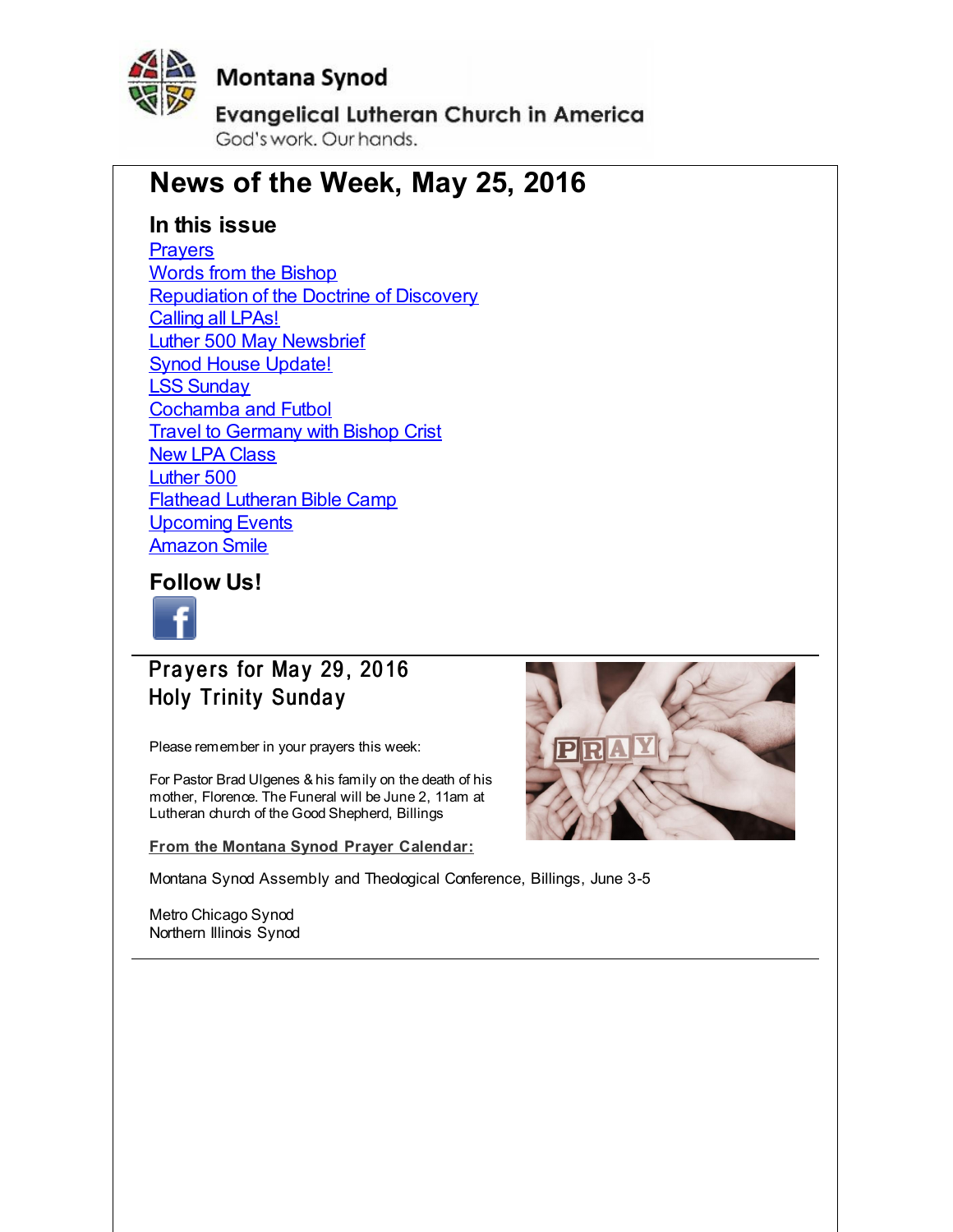### **Words From the Bishop - Deepen Faith and Witness - We are Church Together**

Bishop Eaton reminds us that being church means being church together. It cannot be a solo sport. We are so aware of the "togetherness" of being church as we approach the Synod Assembly. Pastors, Associates in Ministry and voting members from every congregation in the Synod are invited to gather annually, when the whole becomes greater than the sum of the parts. For people from smaller congregations the Assembly is an opportunity to be surrounded by a large group singing boldly. For people from larger congregations it is an opportunity to meet with people whose congregational experience is quite different. We all have gifts and experiences to share, and the Assembly is a perfect time to do it.



Some of the things that will happen at our assembly, together: We will install Pastor Mark Donald as Director of Christikon on Friday night during worship. All of us will witness and pray for his ministry as Camp Director. On Sunday morning, during worship, we will ordain Tonia Fisher to the ministry of Word and Sacrament. When we have these opportunities to participate in an ordination as a whole Synod, we are reminded that this is about more than just a single individual, more than just a particular congregation. When the clergy vest and wear red stoles and gather around the ordinand, we are church together.

We are church together when we recognize the 30 LPAs who have completed their training and are ready to serve. They come from all over the Synod, from congregations small and large, and they bring different gifts to being LPAs. This program, a staple in the Montana Synod since the 1990's, is getting attention in other parts of the ELCA, and is being replicated. We are church together.

We are church together when we worship together, when we sing and pray and receive Holy Communion. We are church together when we have our "Procession of Promise" at the Assembly, bring forward our congregational intent forms that pledge our financial commitments together. We are church together when we hear the report of the Churchwide representative, and learn about what is going on in the ELCA across the church and across the globe.

Of course the assembly is not the only time that we are church together. Being church together doesn't only mean physical proximity. If that were the case, we would have a difficult time in the Montana Synod, with our vast distances. We are church together because we are all part of the ELCA, because we are all part of the Body of Christ. We are reminded of that when we add the synod's weekly prayers to our congregational prayers. We are reminded of that when we highlight synod ministries, in addition to congregational ministries. We are reminded of that when we share information about churchwide ministries, and ecumenical ministries.

We are church together whether we are next to each other or across the continent. I look forward to being church together with you next weekend at the Montana Synod Assembly. And if you are not going to be there, keep us in prayer. That's what keeps us church together.

Jessica Crist, Bishop

### Lutheran Suicide Prevention Ministry

Please pass this information on to your congregations! [http://www.lutheransuicideprevention.org](http://r20.rs6.net/tn.jsp?f=001r87Pc0CXYNdyjByKtd9DxHdd3mmevbRV741R6F-5-vCIm1vQtJyExWjbcySwZzMLuVTh64LPZQWNn9miUhQbXIhom26rIbFdVFCa3B0xezqSBKDIuSnm6tKV91Cjgc5PObyhrW-507TmquKTEdfh5KmVVsZYgGomMakh16EMZz_AbLAIzCfYn22vI8T42Jtk&c=&ch=)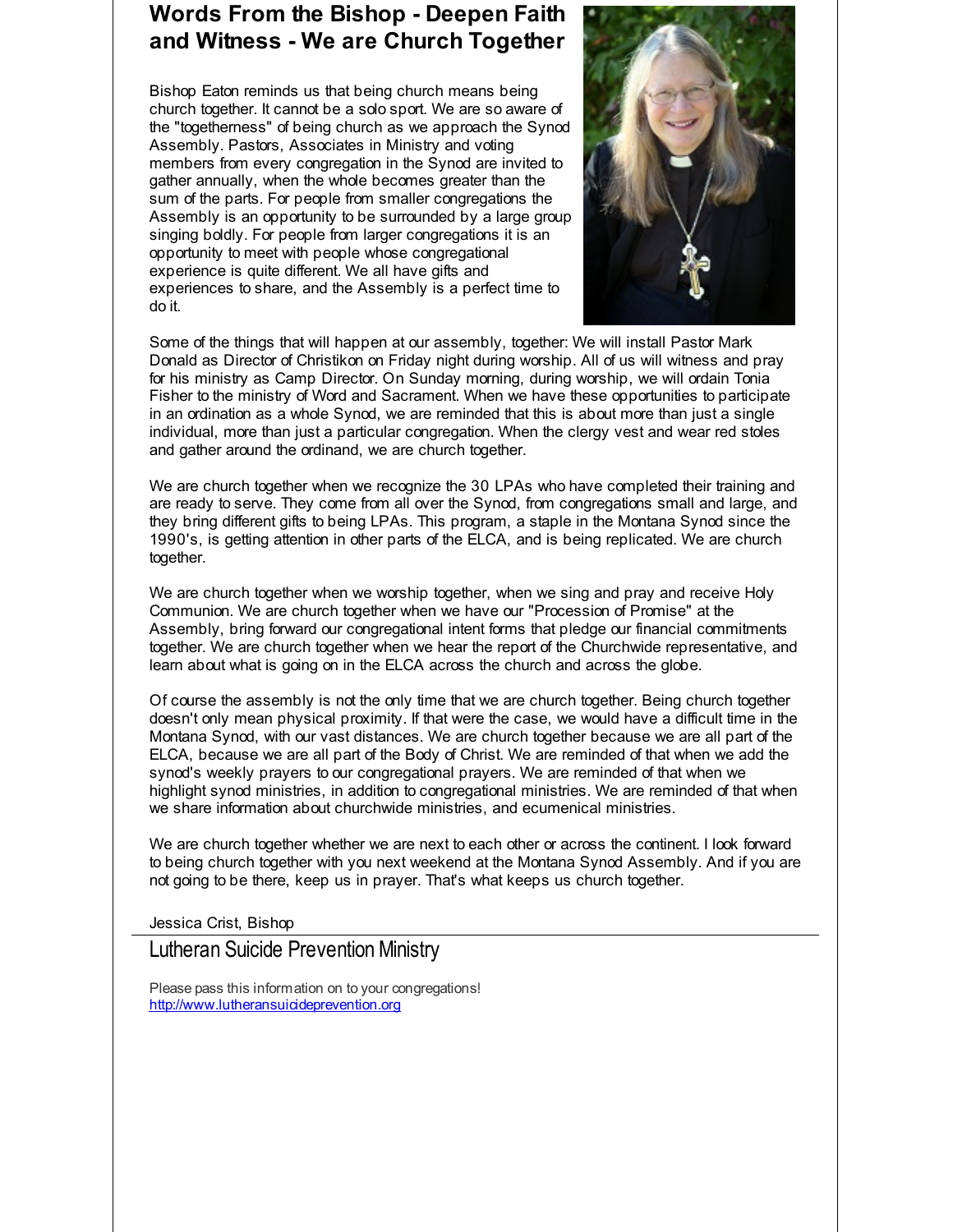### Recognize these symptoms? Act before Stage 4 take a screen at MHAScreening.org.

Changes in energy level and sleep patterns

Feeling sad,

empty, hopeless. worthless, or

guilty

Noticeable restlessness or irritability

Loss of interest or pleasure in activites

Frequent thoughts of death or suicide

Difficulties with concentration or decision making

Changes in appetite, eating habits, or weight



# **Cost of Waiting Until Stage 4**

Like any other chronic condition, mental health conditions can get worse if left untreated. This often results in crisis events like inability to work, hospitalization, homelessness or incarceration.

The good news is, mental health conditions are not only common, they are treatable especially when they are treated early. There are a variety of treatment options ranging from talk therapy to medication to peer support. The earlier we treat mental health conditions, the easier it is for people to recover and the less it costs.



### FORUM ON THE PROPOSED RESOLUTION FOR THE REPUDIATION OF THE DOCTRINE OF DISCOVERY

One of the few but very important items of business to be considered by the 2016 Montana Synod Assembly is a Resolution for the Repudiation of the Doctrine of Discovery. This Resolution is recommended by the Montana Synod Council, and if adopted will be forwarded to the ELCA Churchwide Assembly, which meets in August, for action.

The "Doctrine of Discovery" is a legal principle that colonizing European nations who "discovered" the "New World" could claim the land, and that its Native American inhabitants had no property rights of their own.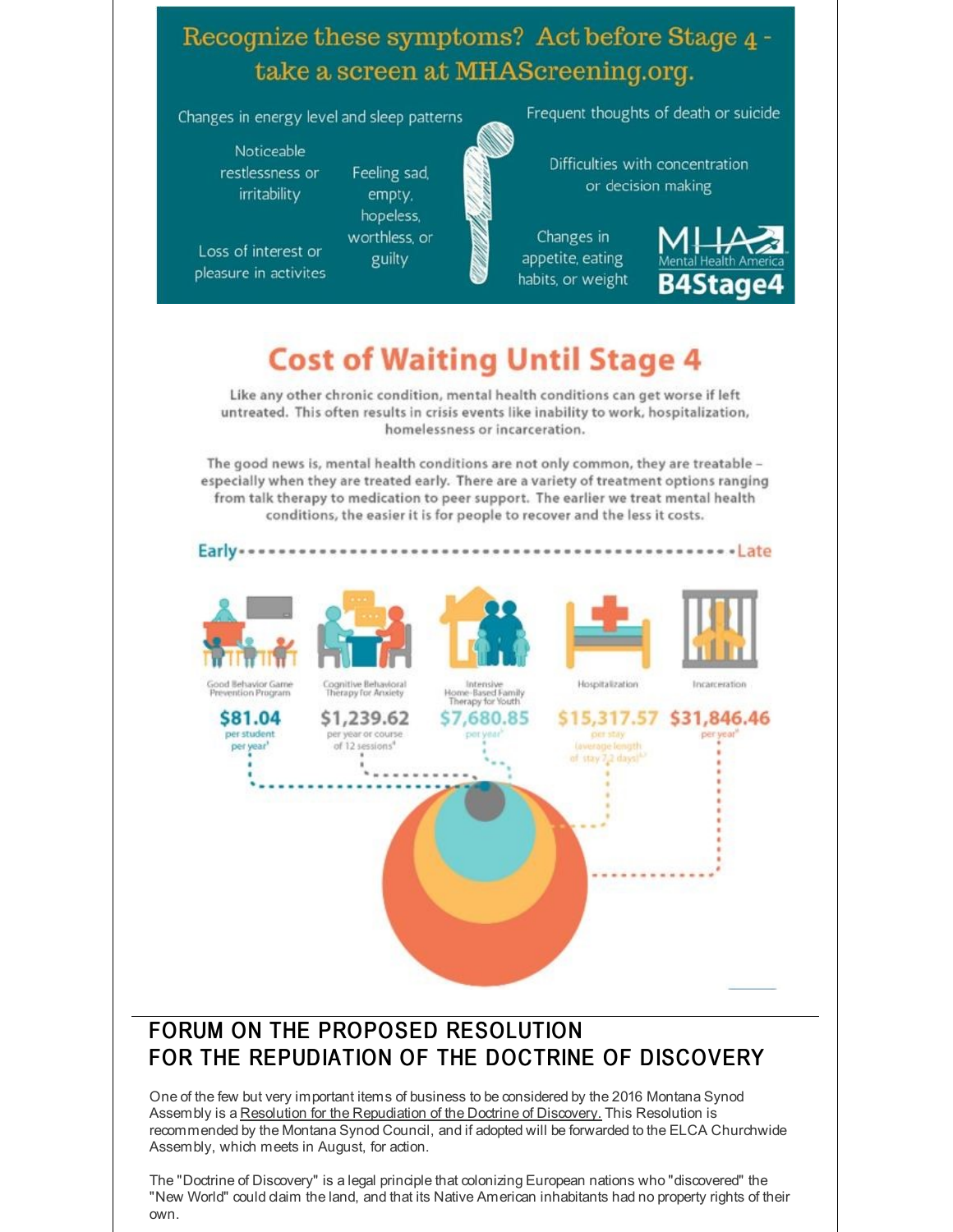To help our Assembly Voting Members learn more about the "Doctrine of Discovery" and the proposed Resolution for our Synod and the ELCA to repudiate it, **we will have a special Forum on Friday, June 3, from 1:00 - 2:30 pm**. Ms. Prairie Rose Seminole, ELCA Program Director for American Indian and Alaska Native ministries, will be with us.

**Since this 1:00 pm Forum will be just before the official start of the Assembly, we encourage voting members and visitors tojoin us! We hope tosee you there!**

### Message from Portico

Great news! For the second year in a

Benefit Services | A Ministry of the ELCA

row, **every** eligible synod, seminary,

and churchwide ministry met the participation goal and earned this year's 1% health contribution discount as a thank-you for encouraging its people to take the health assessment.

### **Watch your May bill!**

- You'll see a credit for 1% of your January-May health contributions.
- Starting in June, you'll see a monthly 1% credit through the end of the year.

### Calling all LPA's, those considering being an LPA, and Mentors

On Saturday June 4th join us for lunch and discussion about the Montana Synod LPA program. If you are and LPA come to share your experience with the class and the ways you have served this synod. If you are considering the program this would be a great opportunity to great more information and ask questions.

We will be meeting in the Rains room at the Montana Conference Center at 11:45 on Saturday June 4th

To RSVP for the lunch please email Colter McCarty [\(cmccarty@montanasynod.org](mailto:cmccarty@montanasynod.org)) by Friday May 27th

The cost of the lunch is \$5.00

Questions: call our office 453-1461 or email Colter or Rev. Jason Asselstine

# The Luther 5

### Three Reformation Cities

Tom Lee and I have known each other since 1965 when we were both interns in southern California. We both went on to do graduate work after receiving our M.Div. degrees (then known as B.D.)

Tom is a scholar. I am a tactile learner. Mostly I learn by traveling. I have spent time in all of the "Three Reformation Cities" which Tom mentions. I have visited the Castle Church in Wittenberg. The original wooden doors were destroyed by fire and replaced by bronze which nails don't penetrate. I have visited Calvin's church in Geneva, a huge cathedral-like structure, austere gray stone and stripped of most of the Pre-Reformation Roman Catholic decoration. I found his grave in an out-of-the-way cemetery. At least I think it was his. It had a modest marble stone marked simply "JC."

But Constantinople??? A Reformation city? I've visited the absolutely awe-inspiriting Hagia Sophia, built 532-537, the largest church in Christendom for 1,000 years; transformed into a mosque when the Ottoman Empire took over and renamed the city Istanbul. Ataturk, father of modern Turkey changed it to a museum after World War I to keep the Muslims and Orthodox Christians from fighting over it, saving it from possible destruction.

But-a Reformation city? Tom's Newsbrief opened a whole new perspective for me, indicating some of the connections between the Orthodox Church(es) and some in the Reformation tradition, both now and also back then. Thank God for scholars in our midst, like Tom Lee. Read, and prepare to have your horizons [expanded.](http://r20.rs6.net/tn.jsp?f=001r87Pc0CXYNdyjByKtd9DxHdd3mmevbRV741R6F-5-vCIm1vQtJyExQ_cJ8l1MUDKbdR-Ot0xC1EronbLOkf_xofIy2hOl1hlHSfDZ6MSb1NXTdidmGuF-t933S4zZomx33Ngwm0WqWrCniGdlntTpBSUnHRXPJXafGKgf3MtWTT2HVQcvQKiLKsjsVw6NYl1JjqNo6GXsiQ=&c=&ch=)

Paul K. Hanson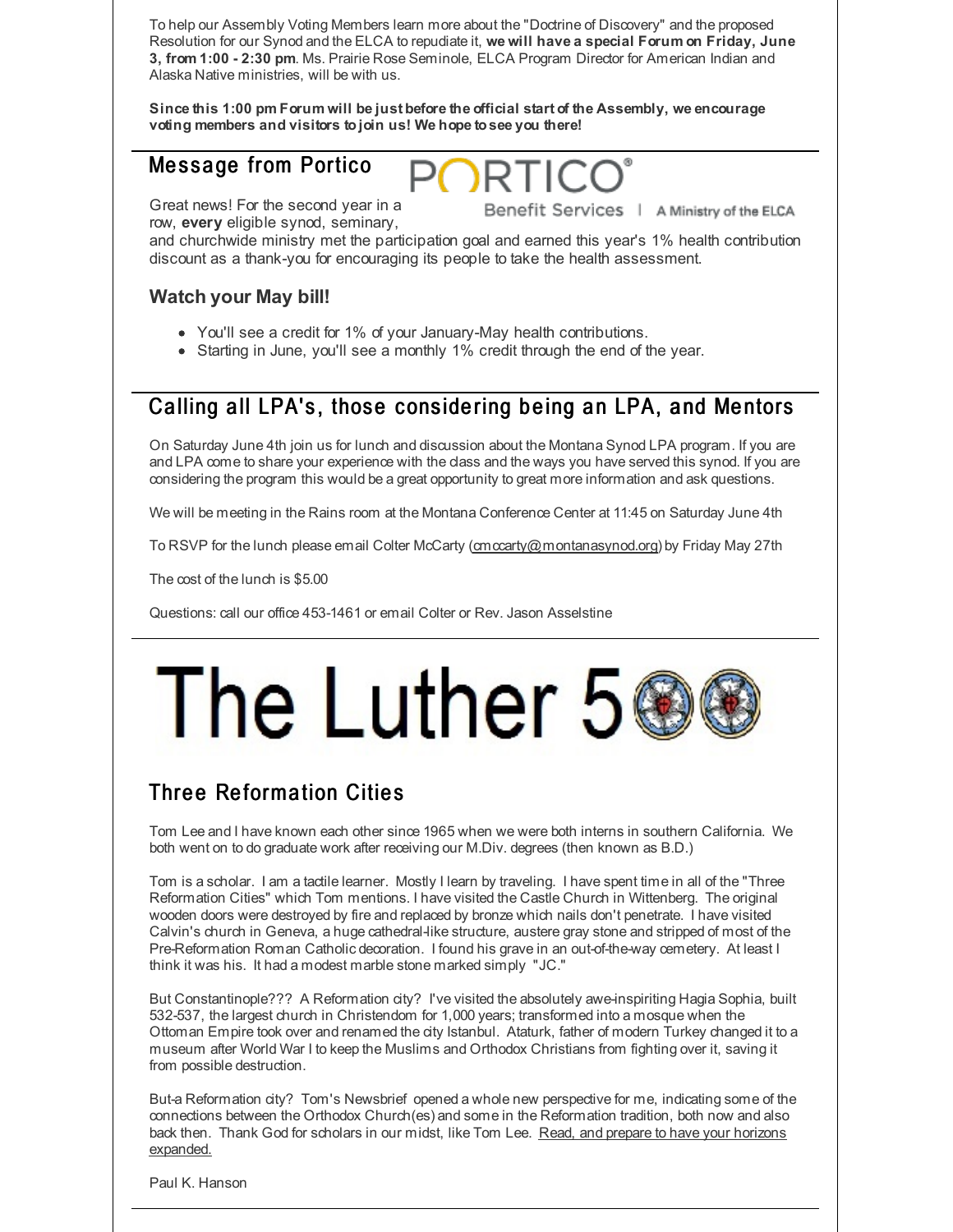

### **We've Put the Building on the Market and it is Under Contract**

As we plan for a new Synod House, selling the current building to raise cash is essential. We have received an offer, and are waiting for the paperwork to come through.

Stay tuned for more information, AFTER the Assembly.

The Synod Staff ( Bishop Jessica Crist, Pastor Jason Asselstine, Pastor George Karres, Susan Hedahl, Colter McCarty, Jenny Kunka)



Dear sisters and brothers in Christ,

Please mark your calendars for the next live webcast, "A Place for All," on Wednesday, May 25, at 7 p.m. (CDT). As we continue the conversation on racism in the United States, we must look within our congregations and communities.

Do the people in our pews reflect the people in our neighborhoods? If not, how do we take steps to invite and welcome our neighbors to participate in the work of this church? How do we engage with and advocate for vulnerable populations?

As members of the ELCA, we believe that we are a church that belongs to Christ. There is a place for everyone here. Yet contentment, fear or racism - individual and institutional - can hold us back from being the diverse, welcoming church that Christ calls us to be.

Please join me once again for a conversation with panelists from the ELCA who are committed to and experienced in growing diverse communities of faith. Together we welcome: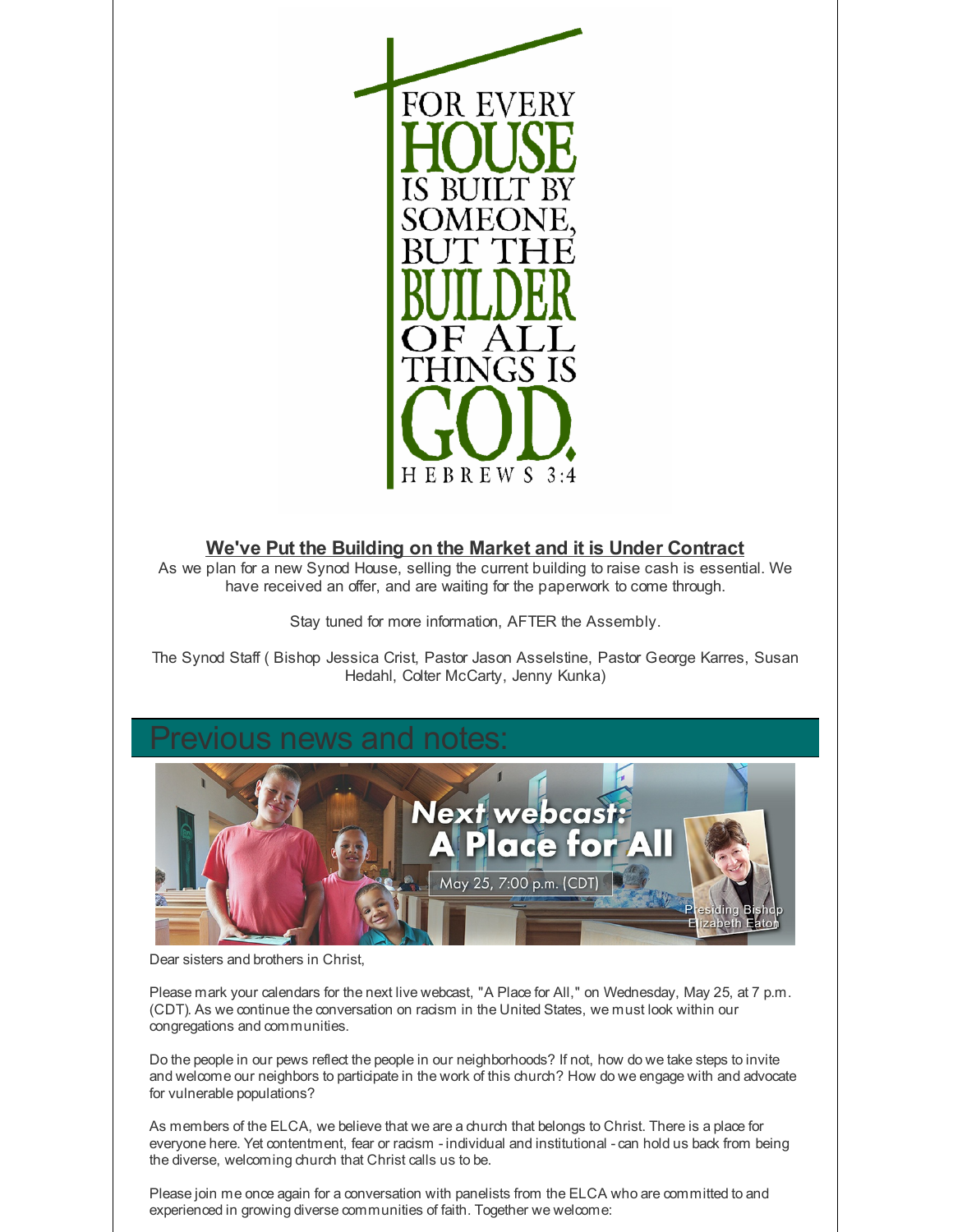- The Rev. Ruben Duran, director for new congregations for the ELCA
- The Rev. Matt Stuhlmuller, pastor, Redeemer Church, Chicago, Ill.
- And moderator, Mikka McCracken, director for planning and engagement, ELCA World Hunger

Tune in to the live webcast on May 25 by visiting ELCA.org/webcast, where a link to the recorded video will be made available after the broadcast. A live stream also will be available at Facebook.com/Lutherans. If you would like to submit a question to be considered during the live webcast, please send it to livinglutheran@elca.org and provide your name and your congregation's name, city and state. God's peace,

The Rev. Elizabeth A. Eaton Presiding Bishop Evangelical Lutheran Church in America

### LSS Sunda y

In May we ask congregations of the Montana Synod to remember Lutheran Social Services. You could choose a Sunday to do a special offering, include LSS in your prayers, have an adult forum on the work of LSS. Watch for resources.

### **Christikon Clips** June, 2016

It's not too late to register for camp this summer! Space remains in most youth sessions and in those for families and adults. You can register online at [www.christikon.org](http://r20.rs6.net/tn.jsp?f=001r87Pc0CXYNdyjByKtd9DxHdd3mmevbRV741R6F-5-vCIm1vQtJyExXNMJ34pJH7bGkYbQH-2arrCGkM-Prx0igOYqwCgVel55Epm5Sp09sDH7Mm1b93wluIySTxHxN9TSJWecA74esVilciBQkCoSdEwp1esciRITBSbYKImNg4=&c=&ch=) or use the forms distributed with the youth and family/adult brochures in your congregation. Or call us at the camp office for further information.

Christikon Director Installation: **Pastor Mark Donald will be installed as the Christikon's director at the MT Synod Theological Conference on June 3rd at the evening service at the Radisson Hotel. Join us for worship!**



Christikon covers the full costs for each at-risk kid participating in Sojourners Camp. (We expect to have 24 this summer) We invite individuals, congregations and their auxiliaries to consider special giving for camp scholarships this summer.

Special guest speakers become part of the Christikon life this summer during sessions for adults and families. During Mountain Weekend 1 (July 8-10) we feature **James Darchuk**, Senior Pastor of King of Glory Billings. During the Continuing Education Retreat (August 1-4), we are joined by Lois Malcolm, professor of systematic theology at Luther Seminary and Tim Westermeyer, Senior Pastor of St. Philip the Deacon Lutheran Church in Plymouth, Minnesota. Come spend a few days of relaxation, learning, and faith growth with us. Mountain Weekend 2 (August 5-7), topicto be announced. Register now!

Check out our Spring Trailblazer on our website. Use the link below: Newsletter link: [http://christikon.org/wp-content/uploads/2016/05/Spring-2016-Trailblazer.pdf](http://r20.rs6.net/tn.jsp?f=001r87Pc0CXYNdyjByKtd9DxHdd3mmevbRV741R6F-5-vCIm1vQtJyExRAY3O5nf4muSfbXtWYeE3UWp24Y4eSCaR-lkAb976mgYFHOADOd9VaRBDLvOCxudxCAzSCKXxGPAOSEbsCJoonm0WGuG-o56zXEuElj9IdeyaGF425xlHmrii40PtBNyOBr04mSpB_iWnbxWnQnJ4hVxavAZ2WE2xl2ehRUJDXhvsXcBQRYqWvQJkiMP5nMoZf5j0Hu8YLq&c=&ch=)

Remember to pray for your congregation's ministry through Christikon this summer, for the summer staff, and for all who join in the Christikon life.

It is the mission of Christikon to awaken and nurture faith in Christ- exploring God's creation and the adventure of life together.

> CHRISTIKON ● 1108 24th Street West ● Billings, MT 59102 406 656-1969 ● secretary@christikon.org ● www.christikon.org

### Cochamba and Futbol -Pastor Stacey Siebrasse

Visiting Cochabamba was one of the highlights on our trip to Bolivia. At least it was for me. The city parks and walkways are straight out of a storybook: lovers walk hand-in-hand, bushes are manicured to look like gumdrops, lights illuminate gushing water fountains, and flowers at the foot of leafy trees offer the kind of aromatic shade that entices readers to finish just one more chapter before going back to work. We saw a lot of cityscapes like these as we clicked along in our bus that took us from our inner-city hotel to the neighborhood of Taquiña. The closer we got to our destination, however, the less frequent these parks became.

Read [More...](http://r20.rs6.net/tn.jsp?f=001r87Pc0CXYNdyjByKtd9DxHdd3mmevbRV741R6F-5-vCIm1vQtJyExXrEjN8GeMDHzQV4Yi_Spbp8S-LvUwPFNkH4wIKVsvhvlDDUgaKXz-x0GlGBfEcKP_8MGtuV5ke8C827Hk_WMsnJUr8j0aufV3VSMX8U8JUC8oeZaTfPKc-LJsn2B-oMgSYwiJgvNbytoYLXvspAKkn4rwERVhlnjLwzXP7VGicgK0VaOQdI7fw=&c=&ch=)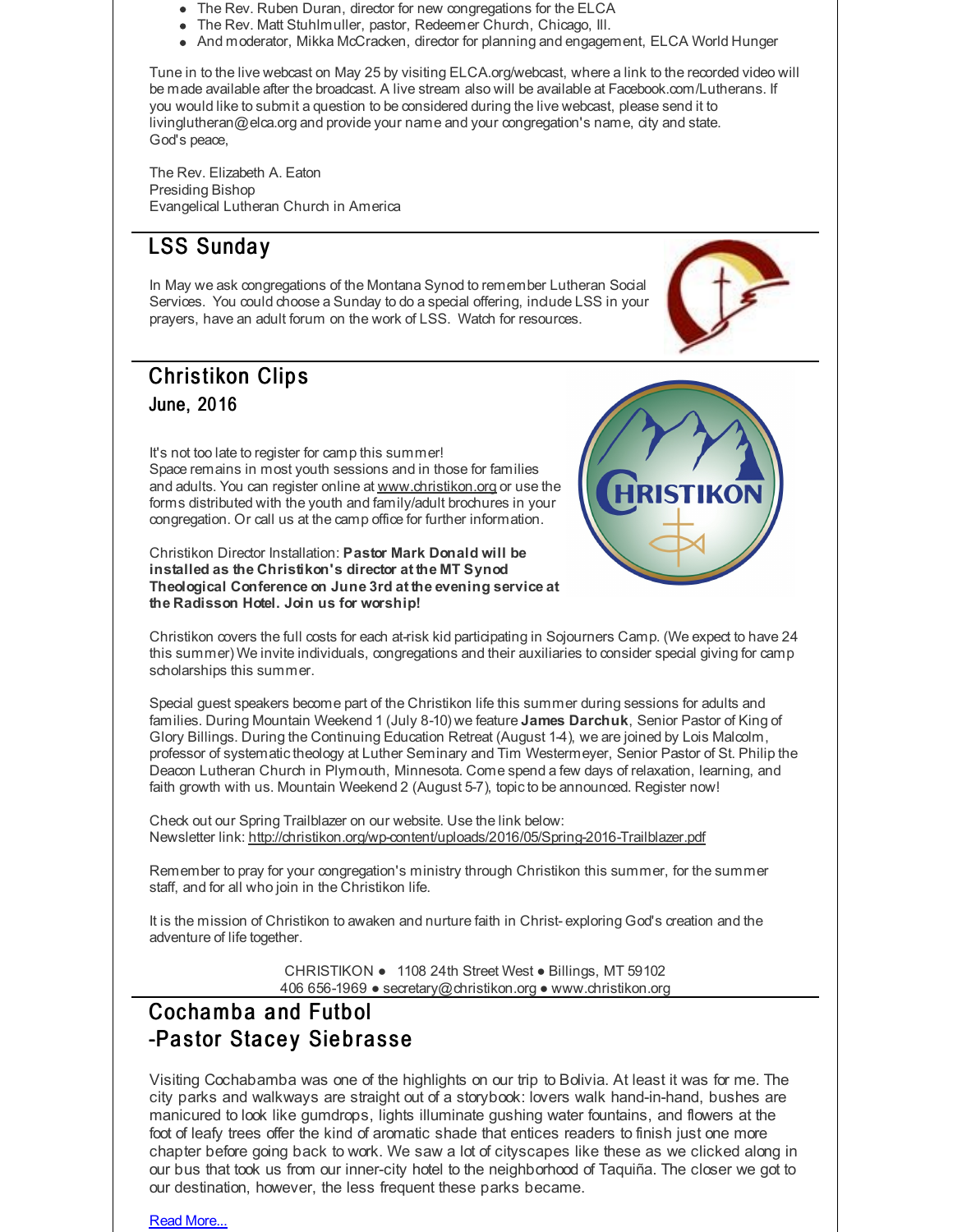

### Travel to Germany with Bishop Crist!

[Click](http://r20.rs6.net/tn.jsp?f=001r87Pc0CXYNdyjByKtd9DxHdd3mmevbRV741R6F-5-vCIm1vQtJyExfOXM12MPoNo4C8YHSDaz61VX-LPcOMPZ5YiJUvS-BpSTc8mTjcdfvxh4-xiKn6HCHNin9qUFunZ2Z1zyNH2OyRyDDNBWQJnujcPhfT8_ZmP5D_H06jCbhJ1Up5cPON4UgyoaUS-M-Hf2HZt9zgJsOgR99tWsSc5fNMAu77Fo8RmC3wTZLE7Kccat6H4HPw78G1eJnaFXGbXEGVyINIsw04Guvq9b2MJdORKIbawjva6&c=&ch=) Here for information about a Montana Synod trip to Germany to visit Reformation sites in May of 2017. Join Bishop Crist and others from around the Synod on this trip to Wittenberg.

# **Montana Synod**

**Evangelical Lutheran Church in America** God's work. Our hands.

# The 500th Anniversary of

Martin Luther's 95 Theses (1517-2017)

# May 9-18, 2017

# **Travel to Germany With Bishop Crist**

The Montana Synod is offering a chance to tour Germany to celebrate the 500th Anniversary of Martin Luther's Nailing of the 95 Theses to the doors of the All Saints Church in Wittenberg.

### Pilgrimage to Germany, Palestine, and Israel

Pastor Paul Rowold of Polson will be leading a Pilgrimage to Germany, Palestine, and Israel from October 4-18. He has led numerous groups in the past, and emphasizes renewal of body and spirit, with significant contact with the Christian peoples in each country. Included in this trip are guided visits to the major Reformation sites (including Erfurt, Mansfield, Eisleben, Wittenberg, and Eisenach, with the Wartburg Castle) and the significant sites in the Holy Land.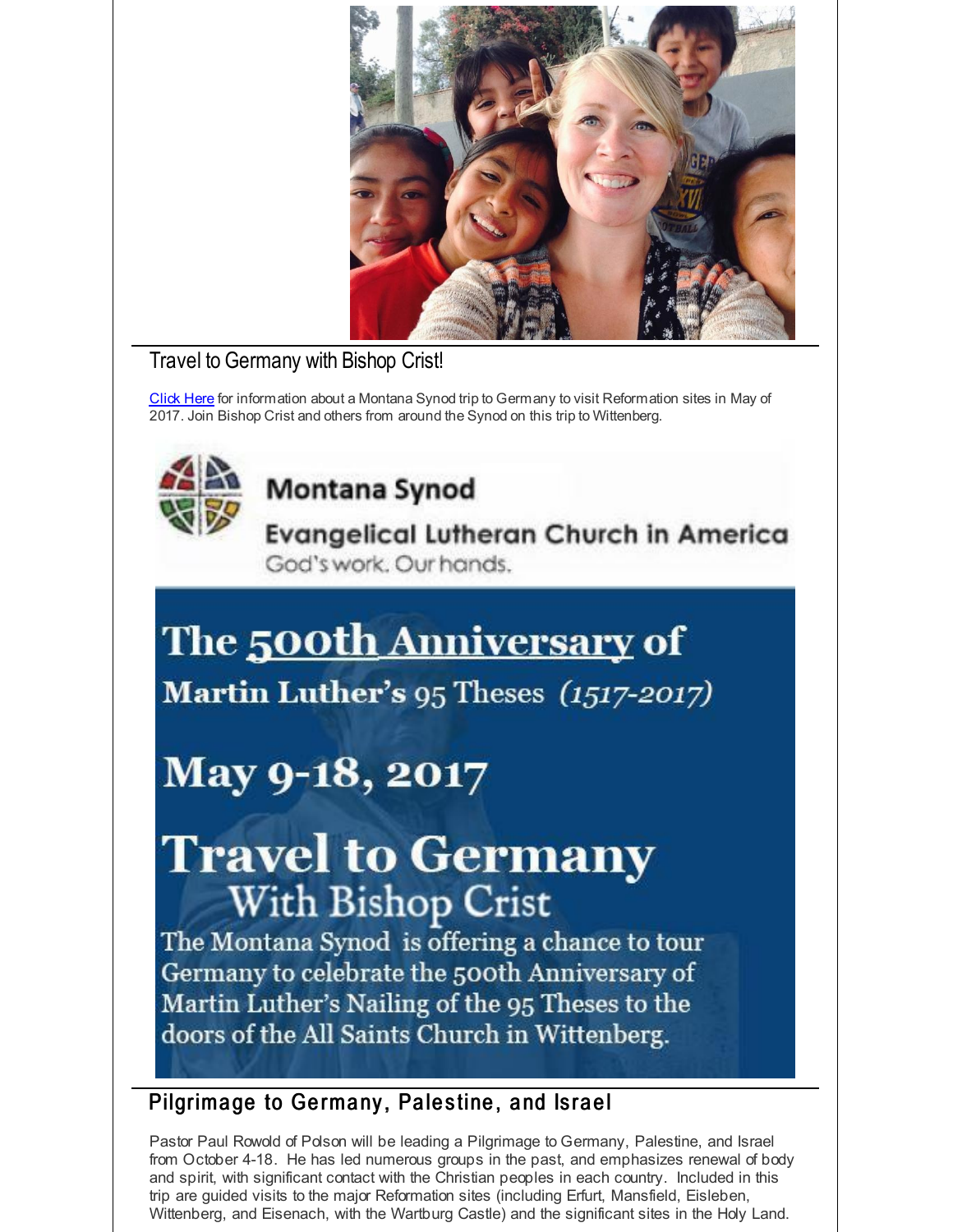Visits to the homes of Christian families and worship in Bethlehem and Eisenach will highlight this Pilgrimage.

The 15 day experience departs from New York JFK and includes breakfasts and dinners at 4 star hotels each day. Cost is \$3225 per person (based on double occupancy). For detailed itinerary, contact Pastor Rowold at 406 883 5864 or paul.rowold@gmail.com

### New LPA Class - Fall 2016

### **2016-2018 Lay Pastoral Associate Class Nominations**

Now is the time to consider lifting up individuals with the gifts and skills for the Montana Synod Lay Pastoral Associate program (LPA). The next class will begin in October 2016, but now is the time to be educating those in the congregation about the LPA program, and seeking their commitment.

The congregational meeting is a good opportunity to nominate and support those in your congregation who have the desire and skills to serve as an LPA in the Montana Synod. At this annual meeting the congregation can pray for and, with the guidance of the pastor, recommend individuals to the Bishop for approval.

For more information, go to the [Montana](http://r20.rs6.net/tn.jsp?f=001r87Pc0CXYNdyjByKtd9DxHdd3mmevbRV741R6F-5-vCIm1vQtJyExQMqioZbJHuFqIQ7i8c9Yy5nNWUi262apMpcqvmvFHFQhvScxoXeQtlF-5cD4MGKFeYCk9QPnRnzvKmd7YvxN2yE4ghpl8ldKQ3uQ1m7NxC7dUYsIQ1IgA9hG8EJPgWsuw==&c=&ch=) Synod website or call Pr. Jason Asselstine, Associate to the Bishop.

# **Interested in becoming an LPA?**

1. Talk to your church pastor. Talk about what it means to fill in for him or her and the traits it takes to provide pastoral leadership (albeit, temporary).

2. If your church does not have a pastor, feel free to contact our office. We'll put you in touch with someone who can shed some light on the role of an LPA.

**3. Have your church pastor contact Bishop Crist or Rev. Jason Asselstine, Assoc. to the Bishop via email or phone call. This contact and conversation will be your pastor's recommendation for your participation in the MT Synod LPA program.**

After approval from the Bishop (to enter the program), please ensure you have the following items to our Synod office at least 3 weeks prior to the class start date (our staff admin person will send you the paperwork to begin the process):

1. Completed biographical, information sheet.

2. Initiation of a required [background](http://r20.rs6.net/tn.jsp?f=001r87Pc0CXYNdyjByKtd9DxHdd3mmevbRV741R6F-5-vCIm1vQtJyExQbEfrWereOW38t98MK9H6q3jmiOqzPij66ReFTC29HbIRrMxMhSbWoyWi3_T7BHRnqnH0IrnZoowQGq7kDpm6y1aqDRDbO3ixbsCCIcJsUGtIwdzfOd5Xwj0zxvbK6fWkLdEUC3pLkDjz2nge18Ob-x_lPWcTUT6Q==&c=&ch=) check

3. First year's payment of \$200 via check made out to "MT Synod" with "LPA training program" in the check's memo section. This can also be brought with you to the 1st group retreat.

Still have questions? Call our Synod office at 406-453-1461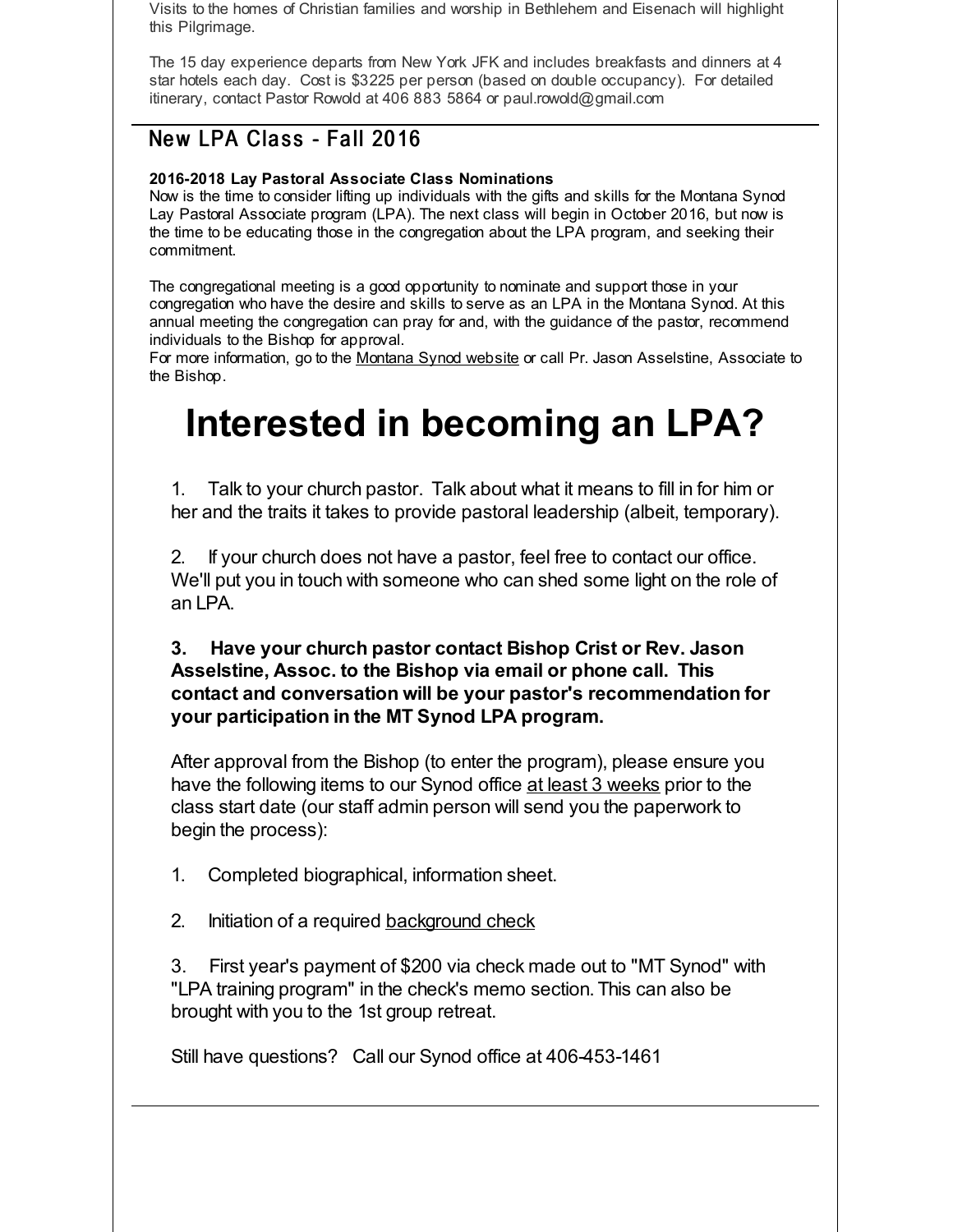

**NRIT News:**

*The following events require pre-registration:*

Our first digital offerings are now available on our website. When you purchase the classes, you will have access to them throughout 2016 so can offer the class as a multi-session adult study or watch on your personal computer at your convenience.

### **DIGITAL EDUCATION**

**Learning Our Place: Wilderness and Wonder from a Biblical Perspective** With Dr. Kathryn Schifferdecker, professor of Old Testament at Luther SeminaryThis course explores the book of Job and several biblical texts for insights about God, creation and humanity. What kind of world is this? What is our place in this world? How does the Bible speak of wilderness and wild creatures? What about "acts of God?"Cost of 12 months of access to the class is \$40

#### **Syria in the Bible and in the Early Church: A Heritage at Risk**

With Dr. Thomas Lee who served for many years as Lutheran campus pastor at the University of Montana, Missoula, where he also-as a faculty affiliate-taught biblical Hebrew and Aramaic in UM's Religious Studies Department. During the 1980s and into the 1990s he served on the staff of two archaeological projects in the Kingdom of Jordan and one in the Republic of Syria. In recent months we've become aware as well of the tragic loss of Syria's rich cultural heritage at the hands of ISIS and by those who profit from the looting and sale of antiquities. This loss of antiquities and the humanitarian tragedy are not unrelated. As Dr. Amr al-Azm, a former official in the Syrian Ministry of Antiquities who now teaches Middle Eastern History and Archaeology at Shawnee State University in Ohio, reminds us: "A people without a history is a lost people . . . and history without people is meaningless." Not only the Syrians, but we too are deeply invested in Syria's history as evidenced by the bible and in the history of the early church. The loss of Syria's cultural heritage, then, is not only a tragedy for the Syrian people, but a tragedy for us as well. In this NRIT presentation by Tom Lee, we will explore the importance of ancient Syria for the bible and the church and will attempt to convey some sense of the threat posed by the Syrian civil war to our common cultural heritage.

The Cost of the class is \$25. After the percentage taken out by the online registration company, the remaining amount of each registration fee will be sent to the American Schools of Oriental Research for their "Syrian Heritage Initiative." ASOR's "Syrian Heritage Initiative" is committed to assist in whatever ways possible the preservation of antiquities under threat by the Syrian civil war.

*To purchase these classes, go to [www.nrit.org](http://r20.rs6.net/tn.jsp?f=001r87Pc0CXYNdyjByKtd9DxHdd3mmevbRV741R6F-5-vCIm1vQtJyExQ5N7IYdukMsQp0HQfOsRmhhqFkq1nQ0Td4_rNJKvlH20_hz4xdgErRgCM5yEpmD2f4nydAhrjLEZ0zu9a_VLZKzbI_j0B69nYD1I3UfHfoB&c=&ch=). Click on the NRIT logo on the upper left side of the page. This will bring you to the NRIT home page. Under the logo, to the right side, click on NRIT Digital Education Store. Then click on the class you would like to access. You will need to pay online with a credit or debit card.After you have placed your order, you will be sent an email with all of the access information.Look for more offerings to come!*

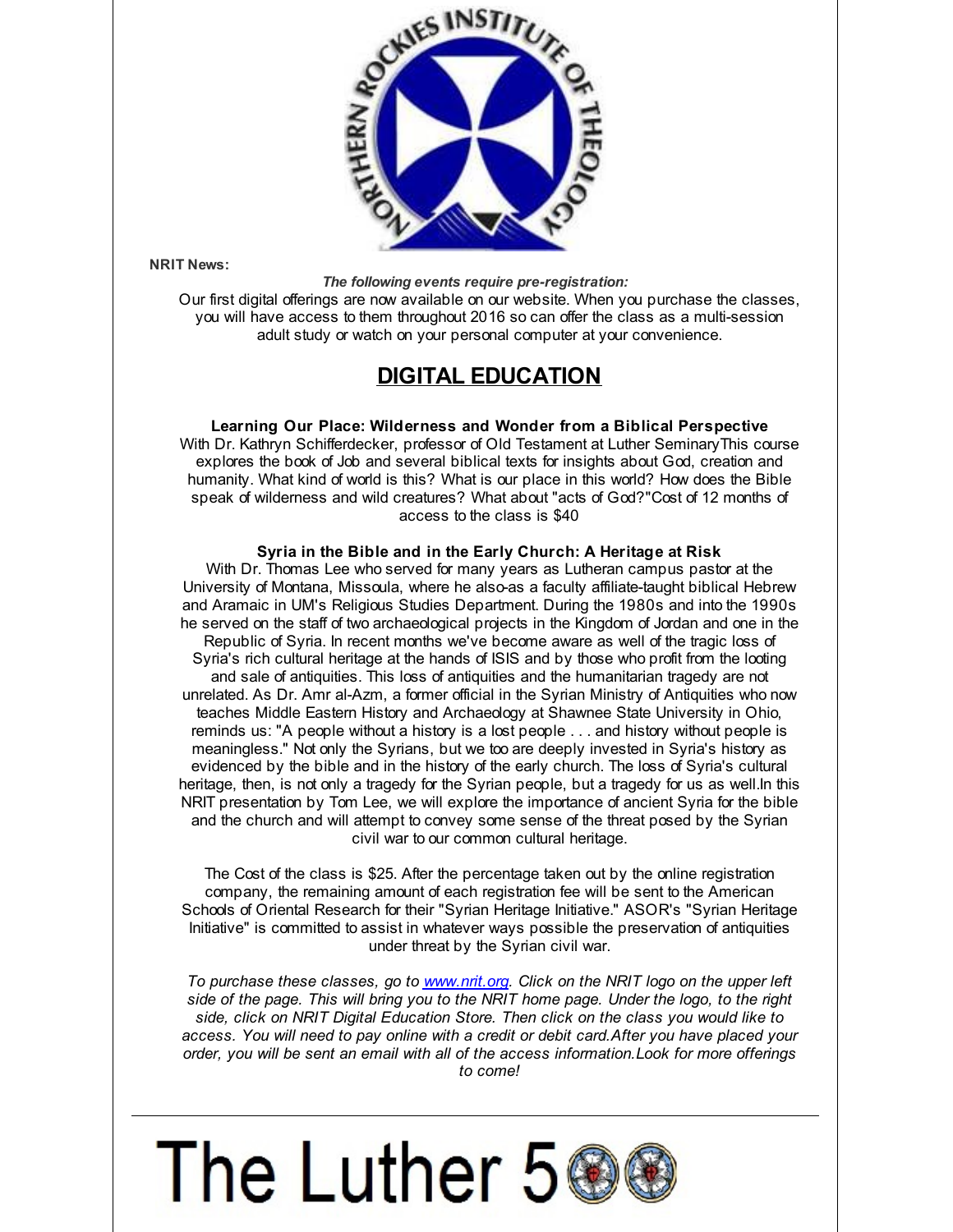**The Reformation 500 Task Force is looking for people to serve with our group. The only requirement is an interest in Reformation history and how the church is continually reforming. Many of our meetings are held via Google Hangouts so that very little lengthy travel is necessary, also helping to fulfill the first benchmark of the Montana Synod, "Meet the future boldly." If you would like to join our fun group, please contact Rev. Tonya Eza.**

In conjunction with the Montana Synod's third strategic benchmark, "Deepen faith and witness," the 2016 Synod Assembly and Theological Conference theme will be the 500th Anniversary of the Reformation. Yes, it's a year early, but this is part of how we meet the future boldly, so that when 2017 comes along, we will all be prepared! In conjunction with the Synod Assembly, the Reformation 500 Task Force is sponsoring a Reformation stole and banner contest. We invite the member congregations of the Montana Synod to bring original stoles and/or banners with them to the Synod Assembly in June. Following are the rules that we ask you to follow:

If you are making a stole:

- Stoles must be able to be worn while presiding over worship, and should be able to withstand 10 worship services (feel free to experiment with materials!).
- Stoles should be between 3" and 6" wide at the shoulder, and between 48" and 54" long.

o Be sure also to consider weight of stole and range of motion for the pastor in your design.

*Stoles need to be appropriate for a liturgically red service*

o Red doesn't need to be the only color in the stole, but it should play a prominent role in the color palette of the stole.

The stole should be your own original design - it is fine to use established patterns (provided they are not copy-written) as long as they are put together in your own way.

#### **If you are submitting a banner:**

Banners should be appropriate for display in a worship context

o The size of the banner should be able to fit comfortably within the dimensions of your sanctuary.

Banners should be of an original design. You may use established patterns (provided they are not copy-written) as long as they are put together in your own way.

Please bring the stoles and banners with you to the Synod Assembly, and they will be displayed in a place where everyone can see. Assembly attendees will vote on their favorites.

Questions? Please contact Rev. Tonya Eza, chair of the Reformation 500 Task Force, or any of the other members of the group.

### Flathead Lutheran Bible Camp **Retreats, Events, and Updates:**

*For additional information about these great upcoming retreats and*

*events, check out our website at [www.flbc.net](http://r20.rs6.net/tn.jsp?f=001r87Pc0CXYNdyjByKtd9DxHdd3mmevbRV741R6F-5-vCIm1vQtJyExSKOqZsqb_7VWV97d2QMbTb6JthMMopqveZe2mOFXLppeB7tNLQxI_0kn4exEWrZ6b8a-wTpNCsVnU_sxjYuXJawVjtVEAv3zmNuJKCdCoWyvuA3lAFxX3s3KQkVOrC1E3EY8pB4prY1MvTKjL2So5n74K1ttExBm7C6UjpyTOXJ3haeh4R-swYZxXyks_9XuH-Mgtkk20M4&c=&ch=)! Also, watch for our*

*2016 Summer Brochure around Christmas! Be sure to register early for your first choice of weeks and programs!*



### May 27-30: Thrivent Memorial Day Family Work Retreat

Fun (and work!) for the whole family as we prepare our facilities for the summer camping season! This is a great time to introduce your children to camp and to meet our 2016 summer staff, who are eager to work, worship, and play with you! Call (406) 752-6602 to reserve your spot. This retreat is FREE in thankfulness for your assistance and funding from Thrivent Financial.